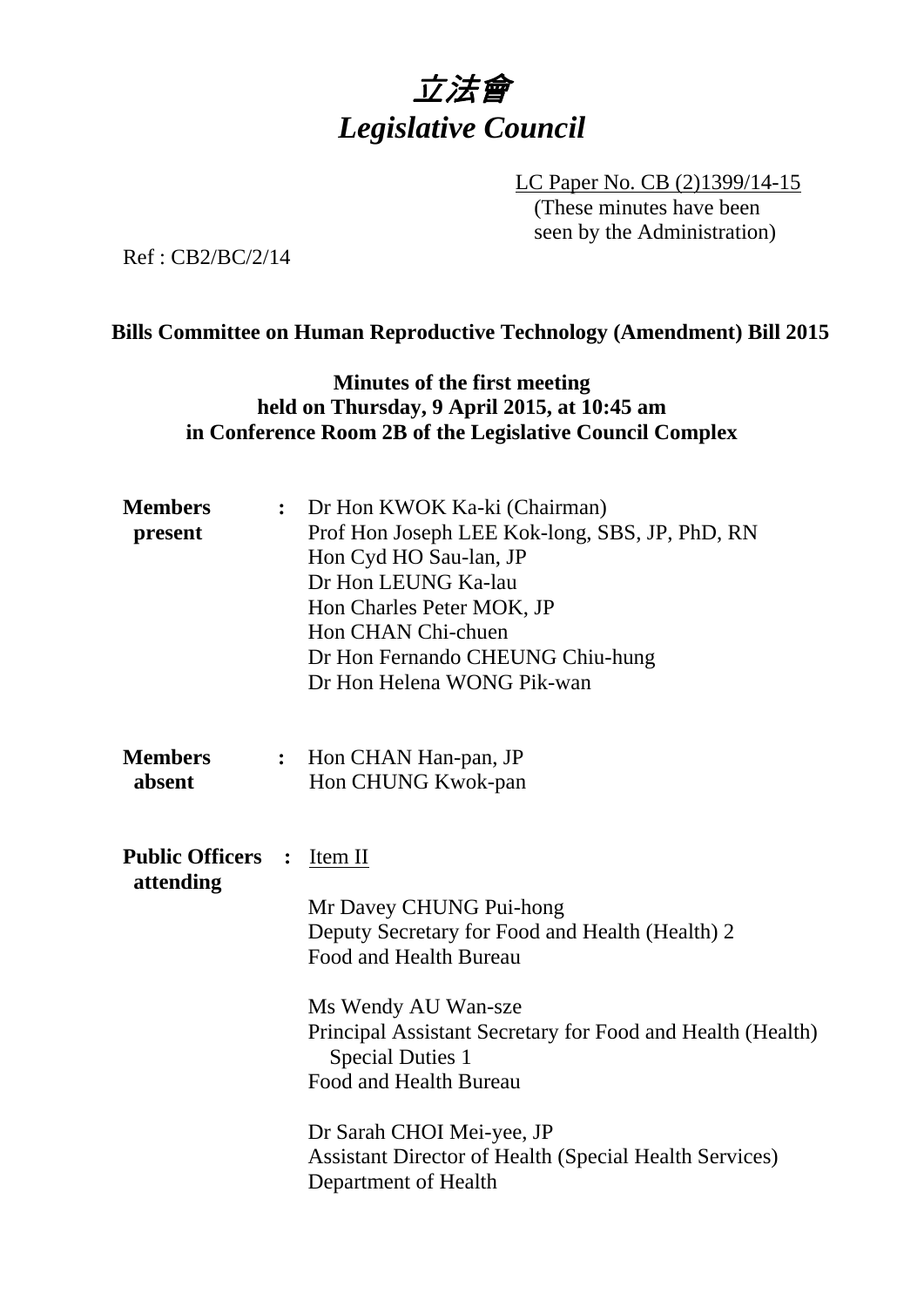|                               | Dr Kellie SO Pui-sheung<br>Principal Medical and Health Officer (3)<br>Department of Health |
|-------------------------------|---------------------------------------------------------------------------------------------|
|                               | Mr Jonathan LUK King-hang<br><b>Government Counsel</b><br>Department of Justice             |
| <b>Clerk</b> in<br>attendance | : Ms Maisie LAM<br>Chief Council Secretary (2) 5                                            |
| <b>Staff</b> in<br>attendance | : Miss Mimi CHANG<br><b>Assistant Legal Adviser 11</b><br>Ms Priscilla LAU                  |
|                               | Council Secretary (2) 5                                                                     |
|                               | Ms Michelle LEE<br>Legislative Assistant (2) 5                                              |
|                               | Ms Louisa YU<br>Clerical Assistant (2) 5                                                    |

#### Action

### **I. Election of Chairman**

1. Dr KWOK Ka-ki was elected Chairman of the Bills Committee.

2. Members agreed that the election of Deputy Chairman was not necessary.

3. The Chairman referred to the application from Mr CHAN Chi-chuen for late membership of the Bills Committee. The Bills Committee agreed that the application from Mr CHAN Chi-chuen be accepted.

#### **II. Meeting with the Administration**  [File Ref.: [FH CR 1/6/3921/13](http://www.legco.gov.hk/yr14-15/english/bills/brief/b201503061_brf.pdf), LC Paper Nos. [LS53/14-15,](http://www.legco.gov.hk/yr14-15/english/hc/papers/hc20150320ls-53-e.pdf) [CB\(2\)1188/14-15\(02\)](http://www.legco.gov.hk/yr14-15/english/bc/bc52/papers/bc5220150409cb2-1188-2-e.pdf) to (07) and [CB\(3\)493/14-15](http://www.legco.gov.hk/yr14-15/english/bills/b201503061.pdf)]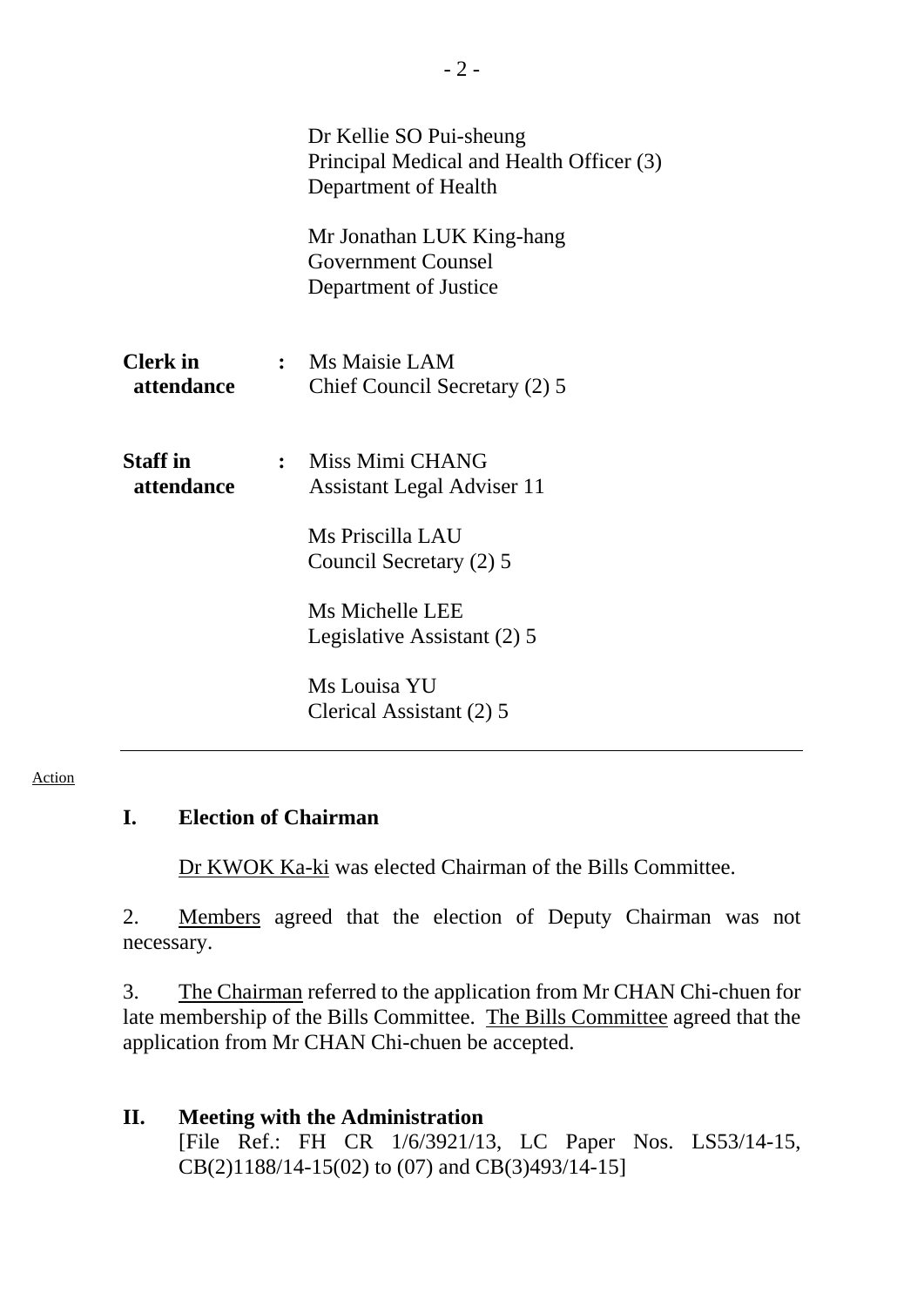4. The Bills Committee deliberated (index of proceedings attached at **Annex**).

Admin 5. The Bills Committee requested the Administration to provide the following information -

- (a) composition, membership and frequency of meetings of the Council on Human Reproductive Technology;
- (b) the statistics on the number of enforcement actions taken and prosecutions initiated under the Human Reproductive Technology Ordinance (Cap. 561) since its enactment;
- (c) offence provisions relating to Internet activities, in particular advertising on the Internet, in other ordinances, the policy intent and the penalty for contravention of each offence, and the relevant prosecution figures;
- (d) the regulatory regime governing advertisements on, and provision of services of, maternal blood testing for detecting the gender of a fetus, and the requirements imposed on importation of maternal blood into Hong Kong for sending to a laboratory for testing; and
- (e) in respect of Questions 1, 2, 4, 5, 6 and 10 raised in the Assistant Legal Advisor's letter dated 13 March 2015 (LC Paper No.  $CB(2)1188/14-15(02))$  and the written response provided by the Administration in this regard (LC Paper No. CB(2)1188/14-15(03)), supplementary information on the following matters -
	- (i) what circumstances (i.e. what kinds of acts and mens rea) would be regarded as constituting an offence under the proposed new section 15(3A);
	- (ii) whether a sex selection service provider from a place outside Hong Kong where sex selection through reproductive technology ("RT") procedures was permitted (e.g. Thailand and the United States), who had knowingly posted an advertisement of his/her service on the Internet which was viewable by any person, would be held liable under the proposed new section 15(3A) if he/she travelled to Hong Kong;
	- (iii) the judgments of cases made by the courts at all levels,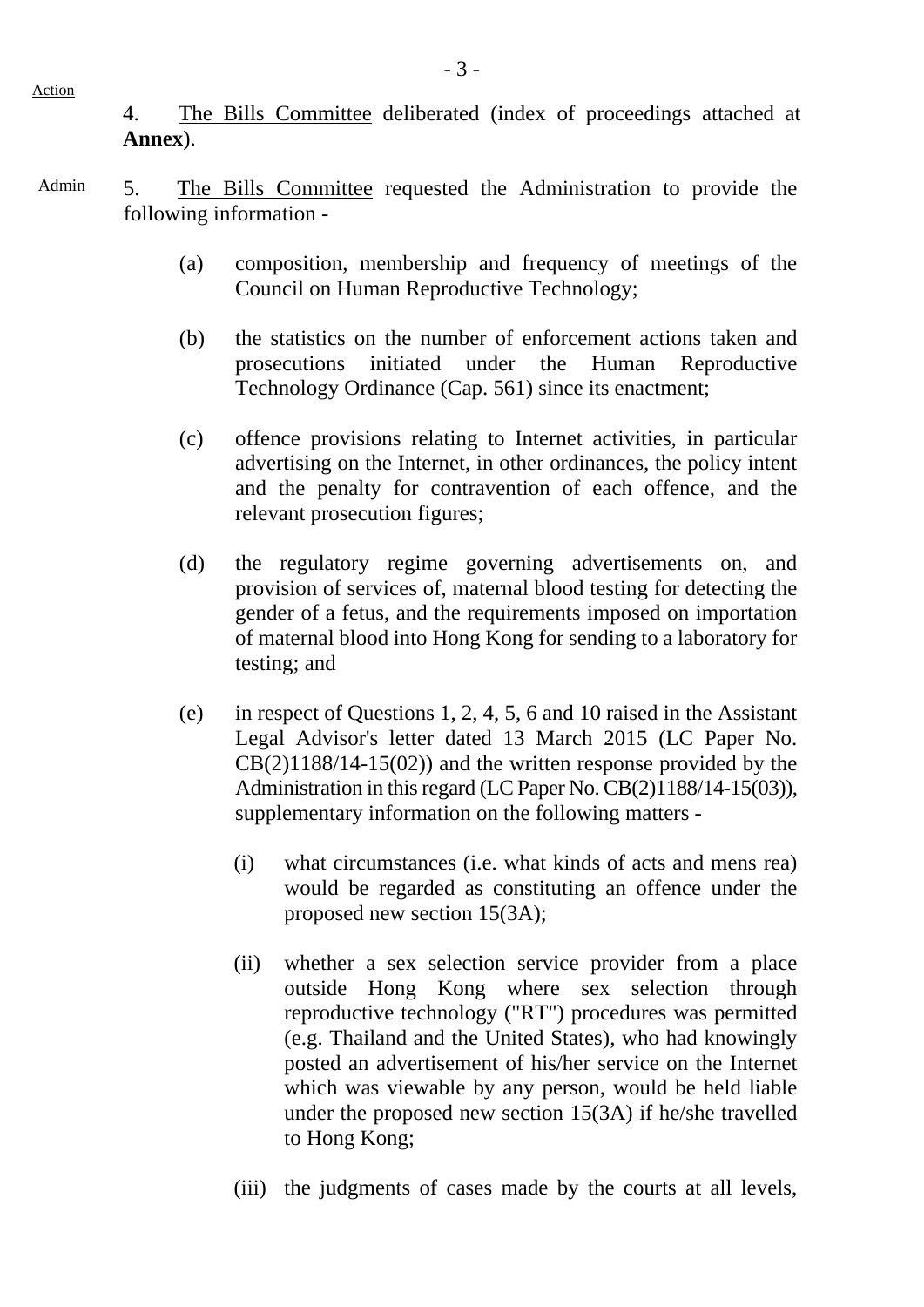including the Magistrates' Courts, relating to the legal position of hyperlink or hypertext linking in a criminal context;

- (iv) the judgment of the Canadian case regarding the question of hyperlinks as referred to by the Administration in its answer to Question 2;
- (v) the use of the English expressions of "purportedly", "purporting to" and "purporting to be", and the Chinese expressions of "看來是", "看起來" and "看似" in other ordinances;
- (vi) whether a discussion about sex selection on the Internet, which contained not only medical information but also a hyperlink which might further link to institutes providing sex selection services, would amount to "cause to be published or distributed an advertisement purporting to promote sex selection services" within the meaning of the proposed new section 15(3A); and
- (vii) the effectiveness of enforcement against advertisements on sex selection services through RT procedures, particularly advertising on the Internet, in jurisdictions where it was unlawful to do, including whether there were any court cases relating to the advertisements on, or provision of, such services.

# **III. Any other business**

Invitation of public views

6. Members agreed to receive views from the public on the Bill at the next meeting scheduled for Monday, 27 April 2015, at 2:30 pm. In line with usual practice, a general notice would be posted on the Legislative Council website and invitation letters would be issued to the 18 District Councils for the purpose.

(*Post-meeting note*: With the concurrence of the Chairman, invitation letters were also issued to the organizations on the list issued to members vide LC Paper No. CB(2)1238/14-15 on 13 April 2015.)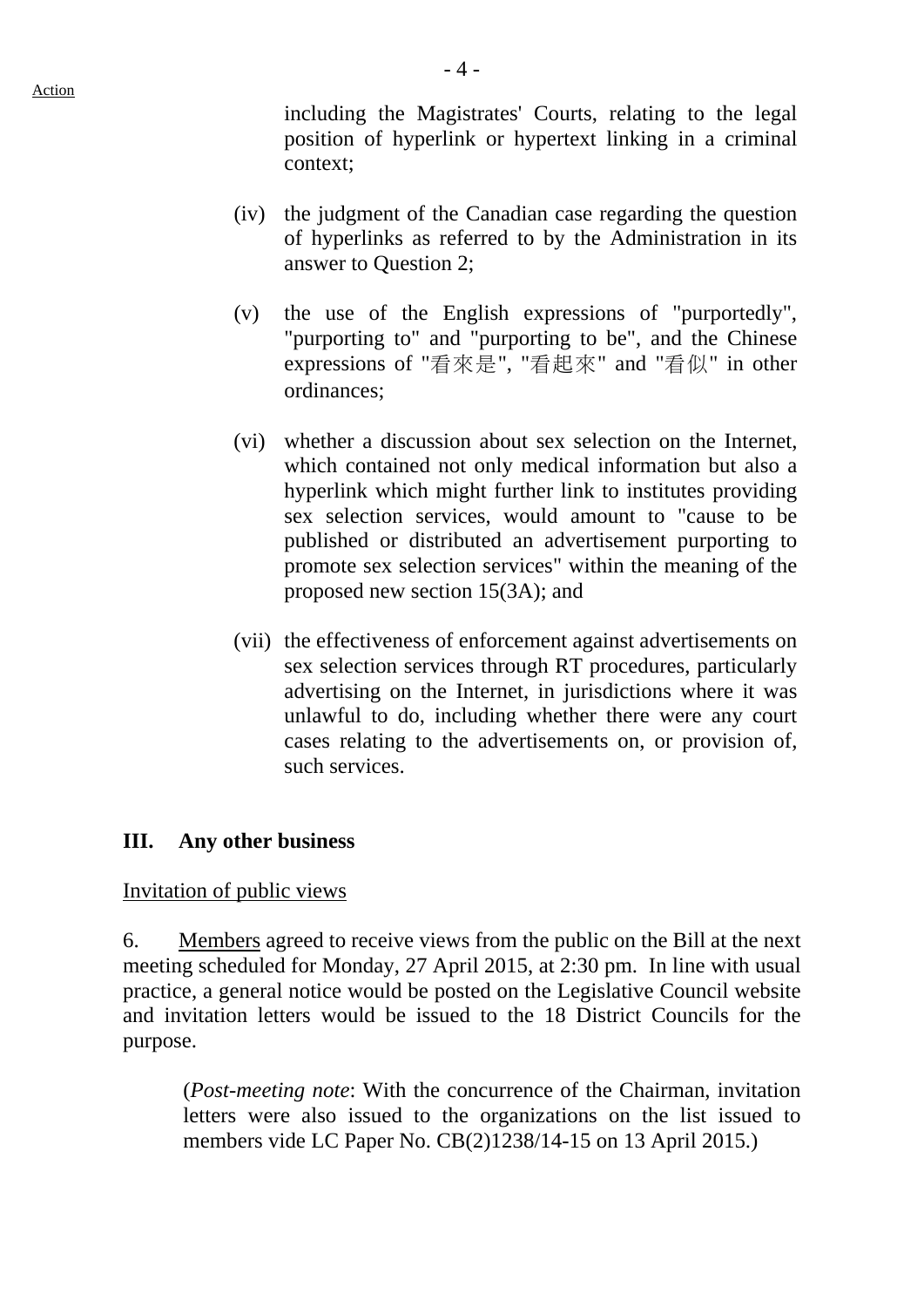7. There being no other business, the meeting ended at 12:25 pm.

Council Business Division 2 Legislative Council Secretariat 5 May 2015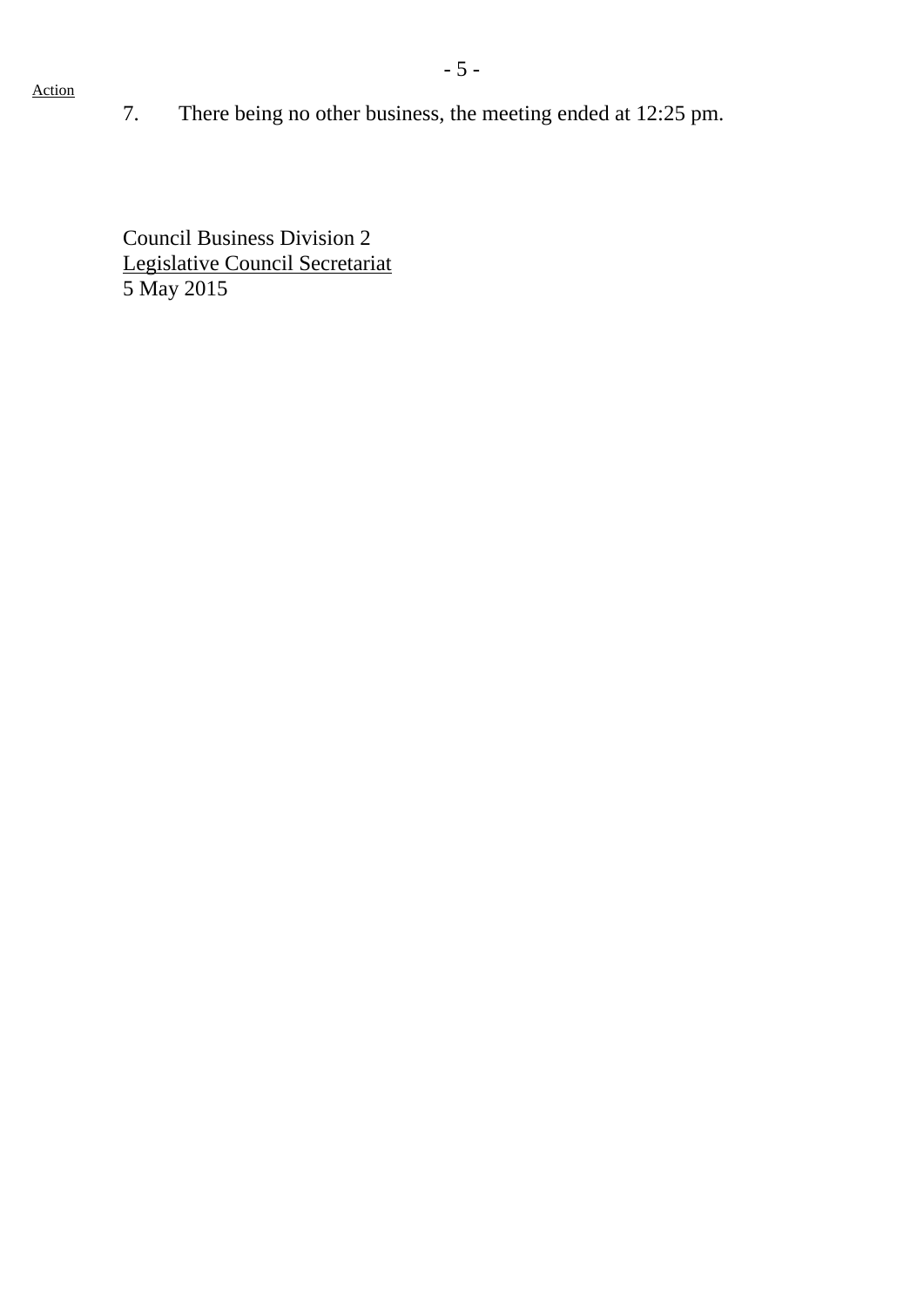#### **Annex**

# **Proceedings of the first meeting of the Bills Committee on Human Reproductive Technology (Amendment) Bill 2015 held on Thursday, 9 April 2015, at 10:45 am in Conference Room 2B of the Legislative Council Complex**

| <b>Time</b> | <b>Speaker</b>                                  | Subject(s)/Discussion                                                                                                          | <b>Action</b> |
|-------------|-------------------------------------------------|--------------------------------------------------------------------------------------------------------------------------------|---------------|
| marker      |                                                 |                                                                                                                                | required      |
|             | Agenda item I: Election of Chairman             |                                                                                                                                |               |
|             | 000114 - Prof Joseph LEE                        | <b>Election of Chairman</b>                                                                                                    |               |
| 000259      | Dr Helena WONG                                  |                                                                                                                                |               |
|             | Dr KWOK Ka-ki                                   |                                                                                                                                |               |
|             | 000300 - Mr CHAN Chi-chuen                      |                                                                                                                                |               |
| 000333      | Chairman                                        | of<br>application for late<br>Acceptance<br>membership<br>from<br>Mr CHAN Chi-chuen                                            |               |
|             |                                                 |                                                                                                                                |               |
|             | Agenda item II: Meeting with the Administration |                                                                                                                                |               |
| $000400 -$  | Chairman                                        | Briefing by the Administration on the Human Reproductive                                                                       |               |
| 000623      | Admin                                           | Technology (Amendment) Bill 2015 ("the Bill")                                                                                  |               |
|             |                                                 |                                                                                                                                |               |
| $000624 -$  | Chairman                                        | Highlights by the Assistant Legal Adviser ("ALA11") on the                                                                     |               |
| 000833      | ALA11                                           | main concerns set out in her two letters dated 13 and                                                                          |               |
|             |                                                 | 31 March 2015 to the Administration (LC Paper Nos.                                                                             |               |
|             |                                                 | $CB(2)1188/14-15(02)$ and $(04)$ )                                                                                             |               |
|             |                                                 |                                                                                                                                |               |
| 000834 -    | Dr Helena WONG                                  | Dr Helena WONG's enquiry as to whether the proposed new                                                                        |               |
| 001445      | Chairman<br>Admin                               | section 15(3A) intended to prohibit advertisements published or<br>distributed outside Hong Kong (e.g. the Mainland) promoting |               |
|             |                                                 | services provided in Hong Kong for a hidden purpose of sex                                                                     |               |
|             |                                                 | selection, such as maternal blood testing to detect the gender of                                                              |               |
|             |                                                 | a fetus.                                                                                                                       |               |
|             |                                                 |                                                                                                                                |               |
|             |                                                 | The Administration's advice that -                                                                                             |               |
|             |                                                 |                                                                                                                                |               |
|             |                                                 | the Bill sought to prohibit publication and distribution of<br>(a)                                                             |               |
|             |                                                 | advertisements in Hong Kong that purporting to promote                                                                         |               |
|             |                                                 | services provided for selecting the sex of an embryo by                                                                        |               |
|             |                                                 | means of a reproductive technology ("RT") procedure as                                                                         |               |
|             |                                                 | defined in the Human Reproductive Technology Ordinance                                                                         |               |
|             |                                                 | (Cap. 561) ("the Ordinance"), such as in vitro fertilization                                                                   |               |
|             |                                                 | and artificial insemination. The testing of maternal blood                                                                     |               |
|             |                                                 | to detect the sex of a fetus did not fall within the definition                                                                |               |
|             |                                                 | of RT procedure; and                                                                                                           |               |
|             |                                                 | whether the prohibition in the proposed new section<br>(b)                                                                     |               |
|             |                                                 | 15(3A) would be applicable to overseas advertisement                                                                           |               |
|             |                                                 | would depend on the circumstances of individual cases.                                                                         |               |
|             |                                                 |                                                                                                                                |               |
|             |                                                 | At the request of Dr Helena WONG, the Administration                                                                           | <b>Admin</b>  |
|             |                                                 | undertook to advise in writing the regulatory regime governing                                                                 |               |
|             |                                                 | advertisements on, and provision of services of, maternal blood                                                                |               |
|             |                                                 | testing for detecting the gender of a fetus, and the requirements                                                              |               |
|             |                                                 | imposed on importation of maternal blood into Hong Kong for                                                                    |               |
|             |                                                 | sending to a laboratory for testing.                                                                                           |               |
|             |                                                 |                                                                                                                                |               |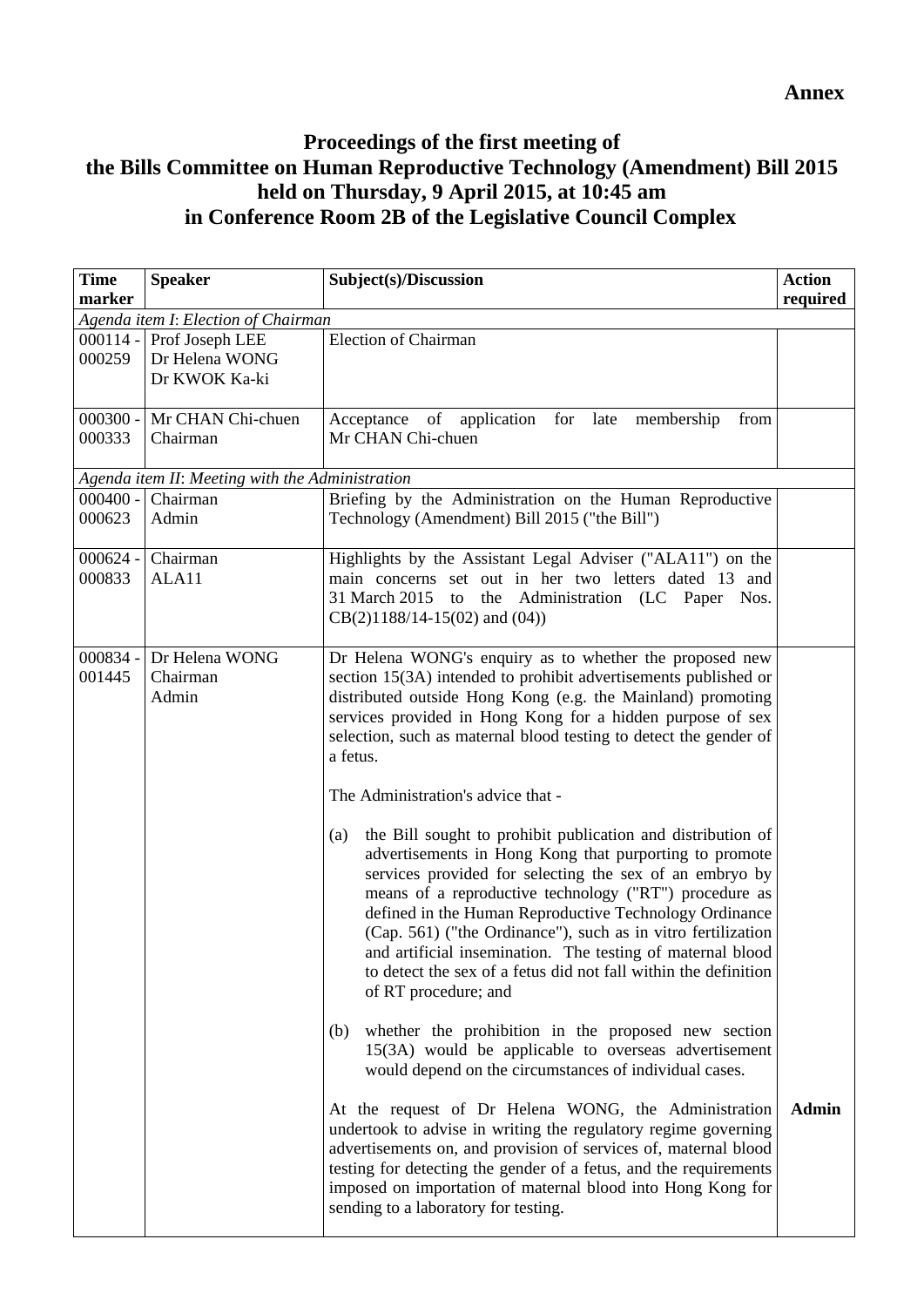| Speaker           | Subject(s)/Discussion                                     | <b>Action</b> |
|-------------------|-----------------------------------------------------------|---------------|
|                   |                                                           | require       |
| Chairman          | Mr CHAN Chi-chuen's enquiries about the composition and   |               |
| Mr CHAN Chi-chuen | operation of the Council on Human Reproductive Technology |               |
| Admin             | ("the Council"); and the enforcement actions taken and    |               |

| prosecutions initiated against sex selection services using RT<br>procedures on non-medical grounds.                                                                                                                                                                                                                                                                                                                                                                                                                                                                             |
|----------------------------------------------------------------------------------------------------------------------------------------------------------------------------------------------------------------------------------------------------------------------------------------------------------------------------------------------------------------------------------------------------------------------------------------------------------------------------------------------------------------------------------------------------------------------------------|
| The Administration's advice on the composition of the Council<br>as set out in section $4(2)$ of the Ordinance, and that all members<br>of the Council were appointed by the Chief Executive. Upon<br>receipt of complaints relating to the sex selection services using<br>RT procedures on non-medical grounds, the Council would, if<br>satisfied that an offence under section 15 of the Ordinance might<br>have been committed, refer the case to the Police for<br>investigation as appropriate. There had been no complaints<br>received and no prosecutions made so far. |
| Mr CHAN Chi-chuen's concern about the lack of representation<br>of specialists in RT in the Council, and his view that the Bills                                                                                                                                                                                                                                                                                                                                                                                                                                                 |

services on the Internet would constitute "publishing" and

**required**

|                      |                                           | Committee should receive views from the relevant stakeholders<br>on the Bill.                                                                                                                                                                                                                                                                                                                                                          |
|----------------------|-------------------------------------------|----------------------------------------------------------------------------------------------------------------------------------------------------------------------------------------------------------------------------------------------------------------------------------------------------------------------------------------------------------------------------------------------------------------------------------------|
| $002037 -$<br>003043 | Chairman<br>Mr Charles Peter MOK<br>Admin | Mr Charles Peter MOK's concern about increased monitoring of<br>Internet activities through various ordinances,<br>and the<br>inconsistency in the drafting of the legislative provisions<br>relating to regulation over Internet activities; and the Chairman<br>and Mr Charles Peter MOK's enquiry about -                                                                                                                           |
|                      |                                           | the enforcement of the prohibition in the proposed new<br>(a)<br>section 15(3A), particularly with regard to those<br>advertisements on sex selection services using RT<br>procedures being uploaded to the Internet by using overseas<br>servers or through a cloud platform, and cached copies of<br>relevant advertising web pages in servers of Internet service<br>providers, that were accessible by local Internet surfers; and |
|                      |                                           | whether posting a hyperlink which would further link to<br>(b)<br>institutes where sex selection services were provided on an<br>online social networking platform (e.g. Facebook) would<br>be in breach of the proposed new section 15(3A).                                                                                                                                                                                           |
|                      |                                           | The Administration's response that -                                                                                                                                                                                                                                                                                                                                                                                                   |
|                      |                                           | given the increase in local press advertisements promoting<br>(a)<br>sex selection services using RT procedures available in<br>other countries in recent years, there was a call for<br>prohibiting these activities by legislation. There were also<br>views from the Council and some stakeholders that the<br>prohibition should cover advertisements on Internet; and                                                             |
|                      |                                           | the primary basis of criminal jurisdiction in Hong Kong<br>(b)<br>was territorial. Offences committed in Hong Kong would<br>fall within the jurisdiction of Hong Kong courts. It should<br>be noted that whether the uploading of advertisements and<br>related materials that purported to promote sex selection                                                                                                                      |

**Time marker** 

001446 - 002036

Chairman

Admin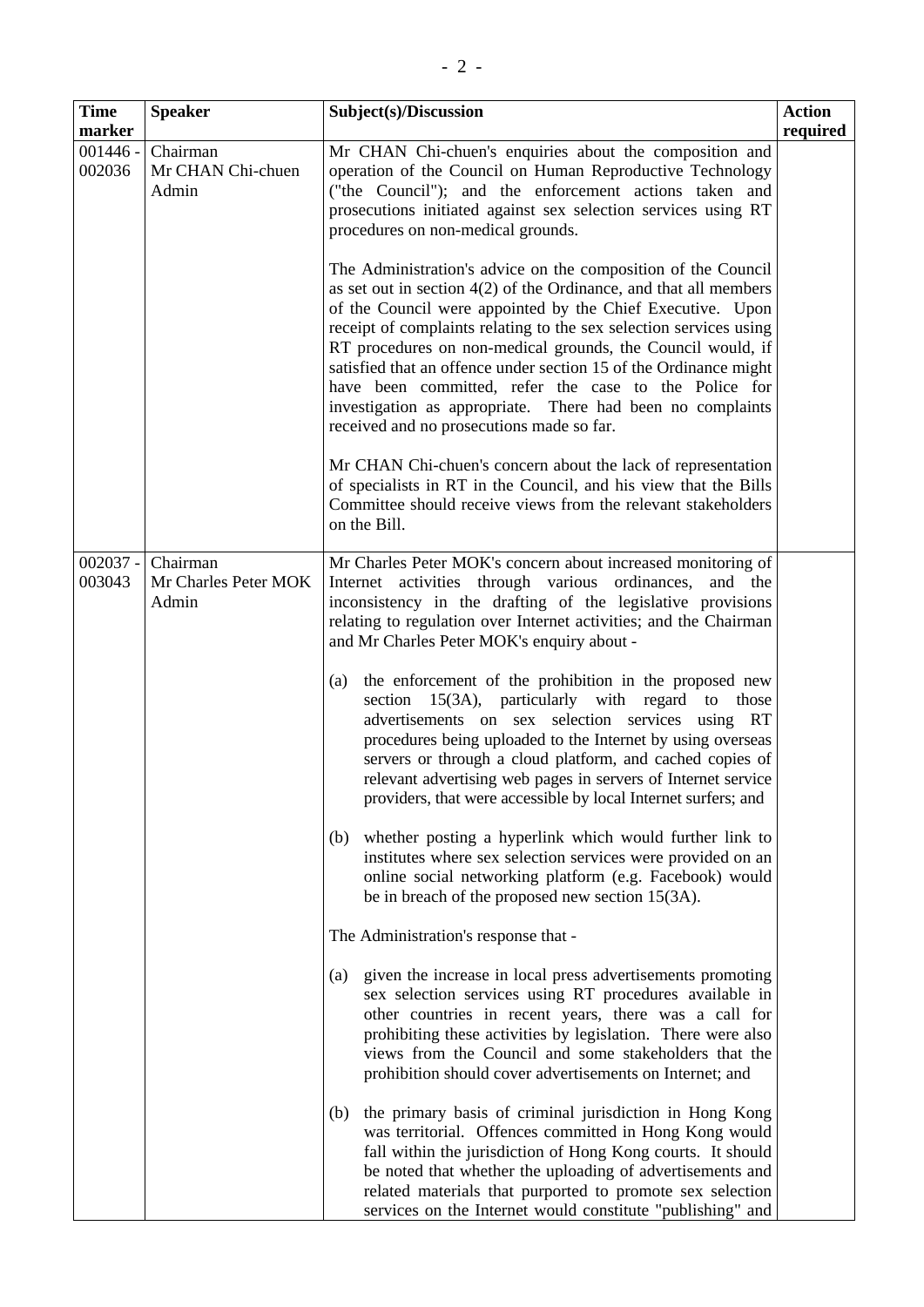| <b>Time</b><br>marker | <b>Speaker</b>                         | Subject(s)/Discussion                                                                                                                                                                                                                                                                                                                                                                                                                                                                                                                                                        | <b>Action</b><br>required |
|-----------------------|----------------------------------------|------------------------------------------------------------------------------------------------------------------------------------------------------------------------------------------------------------------------------------------------------------------------------------------------------------------------------------------------------------------------------------------------------------------------------------------------------------------------------------------------------------------------------------------------------------------------------|---------------------------|
|                       |                                        | "distributing" for the purpose of the proposed new section<br>15(3A) depended on the circumstances of individual cases.                                                                                                                                                                                                                                                                                                                                                                                                                                                      |                           |
| 003044 -<br>004124    | Chairman<br>Ms Cyd HO<br>Admin         | Ms Cyd HO's view that the proposed prohibition of advertising<br>sex selection services through RT procedures on the Internet<br>would have an adverse impact on the free flow of information<br>on the Internet; and her enquiry about -                                                                                                                                                                                                                                                                                                                                    |                           |
|                       |                                        | whether search engines (e.g. Google) would be caught<br>(a)<br>under the proposed new section $15(3A)$ for providing links<br>to archival copies of web pages of overseas institutes<br>where sex selection services using RT procedures were<br>provided; and                                                                                                                                                                                                                                                                                                               |                           |
|                       |                                        | how to ensure effective enforcement of the prohibition in<br>(b)<br>the proposed new section $15(3A)$ , in particular if those who<br>uploaded such an advertisement to the Internet were from<br>jurisdictions where it was lawful to do so.                                                                                                                                                                                                                                                                                                                                |                           |
|                       |                                        | The Administration's advice that -                                                                                                                                                                                                                                                                                                                                                                                                                                                                                                                                           |                           |
|                       |                                        | for a person to be found guilty of the offence of "cause to<br>(a)<br>be published or distributed" an advertisement purporting to<br>promote sex selection services through RT procedures,<br>there had to be evidence that the person did the relevant act<br>knowingly or with mens rea; and                                                                                                                                                                                                                                                                               |                           |
|                       |                                        | prosecution under the proposed new section $15(3A)$ would<br>(b)<br>be instituted where sufficient evidence could be collected.<br>There might be, however, greater difficulties in collecting<br>evidence where overseas servers were used to post<br>or cause to be posted the prohibited advertisements.<br>Notwithstanding this, it was intended that the proposed<br>amendments would create a deterrent effect to discourage<br>advertisements in Hong Kong promoting sex selection<br>services through RT procedures, no matter the services<br>were provided or not. |                           |
|                       |                                        | Sharing Mr Charles Peter MOK's concern, Ms Cyd HO's view<br>that the drafting of legislative provisions relating to regulation<br>over Internet activities should be consistent.                                                                                                                                                                                                                                                                                                                                                                                             |                           |
|                       |                                        | The Chairman's request for the Administration to provide in<br>writing information on (a) offence provisions relating to Internet<br>activities, in particular advertising on the Internet, in other<br>ordinances; (b) the policy intent and the penalty for contravention<br>of each offence; and (c) the relevant prosecution figures.                                                                                                                                                                                                                                    | <b>Admin</b>              |
| $004125 -$<br>004900  | Chairman<br>Mr CHAN Chi-chuen<br>Admin | Mr CHAN Chi-chuen's view that instead of only acting upon<br>complaints made to it about provision of sex selection services<br>using RT procedures on non-medical grounds, the Council should<br>conduct proactive inspections and collect evidence by posing as<br>customers; and his enquiry about whether a seminar on medical<br>information about RT would constitute an advertising activity on<br>sex selection services within the meaning of the proposed new<br>section 15(3A) if information about such services was provided                                    |                           |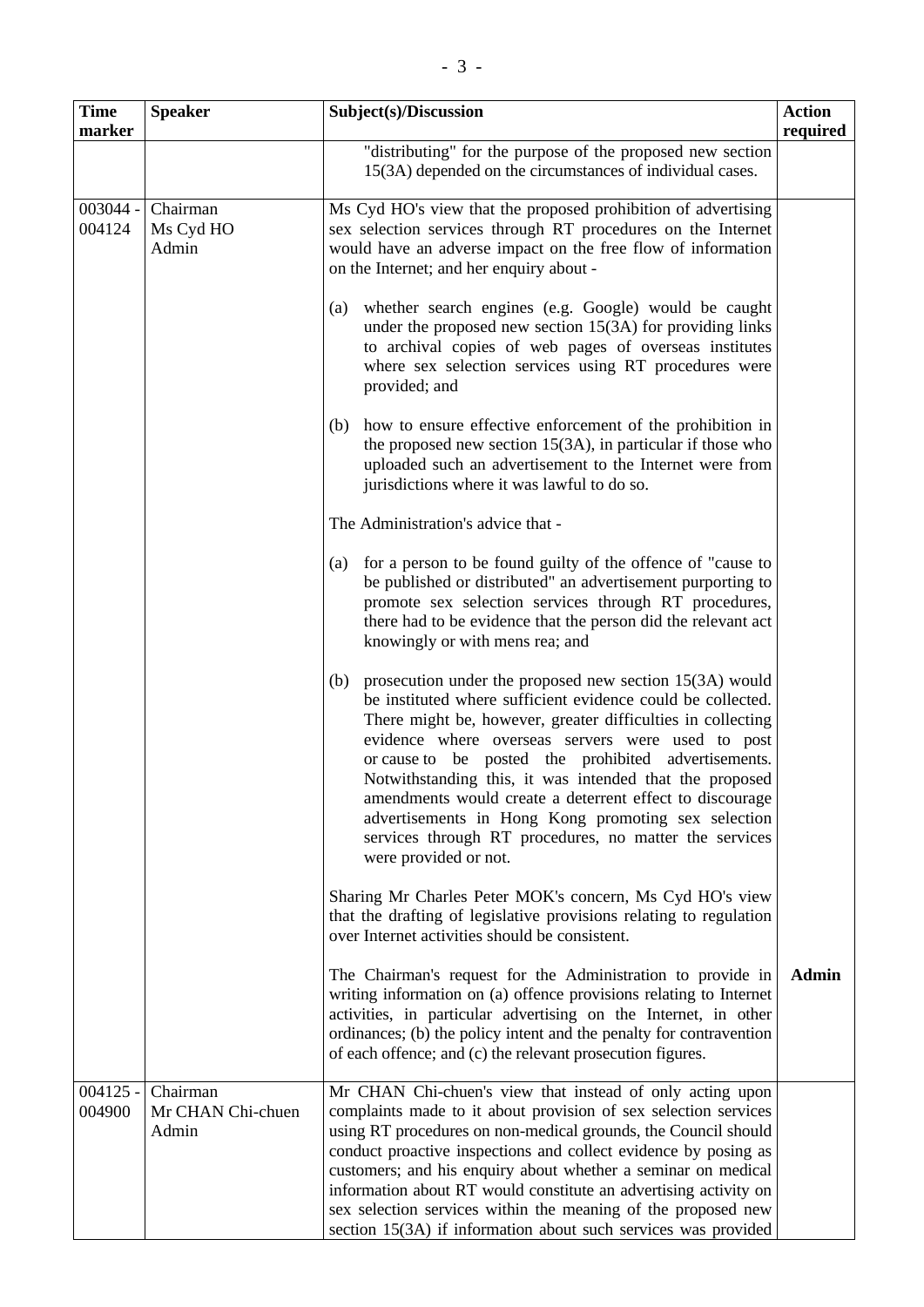| <b>Time</b><br>marker | <b>Speaker</b>                            | Subject(s)/Discussion                                                                                                                                                                                                                                                                                                                                                                                                                                                                  | <b>Action</b><br>required |
|-----------------------|-------------------------------------------|----------------------------------------------------------------------------------------------------------------------------------------------------------------------------------------------------------------------------------------------------------------------------------------------------------------------------------------------------------------------------------------------------------------------------------------------------------------------------------------|---------------------------|
|                       |                                           | after the seminar through face-to-face communication.                                                                                                                                                                                                                                                                                                                                                                                                                                  |                           |
|                       |                                           | The Administration's advice that -                                                                                                                                                                                                                                                                                                                                                                                                                                                     |                           |
|                       |                                           | all RT treatment centres, including those providing sex<br>(a)<br>selection services, were licensed by the Council under the<br>These treatment centres were subject to<br>Ordinance.<br>statutory regulation and regular inspections by the Council.<br>Upon receipt of intelligence or complaints of any suspected<br>offence under the Ordinance, the Council would take<br>appropriate follow-up actions and refer the case to the<br>Police for investigation as appropriate; and |                           |
|                       |                                           | "advertisement" was defined under section 2 of the<br>(b)<br>Ordinance. While an academic seminar on RT intended<br>for professional exchange might not constitute<br>an<br>advertising activity on sex selection services within the<br>meaning of the proposed new section $15(3A)$ , those with<br>follow-up promotional activities on sex selection services<br>by agents within the same occasion might fall within the<br>scope of the proposed new section 15(3A).              |                           |
|                       |                                           | At the request of Mr CHAN Chi-chuen, the Administration<br>undertook to provide in writing the statistics on the number of<br>enforcement actions taken and prosecutions initiated under the<br>Ordinance since its enactment.                                                                                                                                                                                                                                                         | <b>Admin</b>              |
| $004901 -$            | Chairman                                  | Dr LEUNG Ka-lau's enquiry about -                                                                                                                                                                                                                                                                                                                                                                                                                                                      |                           |
| 005942                | Dr LEUNG Ka-lau<br>Admin                  | whether ultra-sound examination or maternal blood test for<br>(a)<br>identifying the gender of a fetus for a hidden purpose of<br>sex selection would be regarded as sex selection services;<br>and                                                                                                                                                                                                                                                                                    |                           |
|                       |                                           | whether a sex selection service provider from a place<br>(b)<br>outside Hong Kong where sex selection through RT<br>procedures was permitted (e.g. Thailand and the United<br>States), who had knowingly posted an advertisement of<br>his/her service on the Internet which was viewable by any<br>person, would be held liable under the proposed new<br>section 15(3A) if he/she travelled to Hong Kong.                                                                            |                           |
|                       |                                           | The<br>Administration's<br>reply<br>the<br>negative<br>in<br>to<br>Dr LEUNG Ka-lau's first question; and its highlights of the<br>written response (LC Paper No. $CB(2)1188/14-15(05)$ ) it made<br>to Question 1 raised by ALA11 in her letter dated<br>31 March 2015 (LC Paper No. CB(2)1188/14-15(04)).<br>The<br>Chairman's request for the Administration to provide a detailed<br>referred<br>written<br>response<br>the<br>scenario<br>to<br>to<br>by<br>Dr LEUNG Ka-lau.       | <b>Admin</b>              |
| 005943 -<br>010614    | Chairman<br>Mr Charles Peter MOK<br>Admin | Mr Charles Peter MOK's expression of dissatisfaction with the<br>lack of explanations of the legislative intent of the proposed new<br>section 15(3A) in the Administration's written response<br>(LC Paper No. $CB(2)1188/14-15(03)$ ) to ALA11's letter dated                                                                                                                                                                                                                        |                           |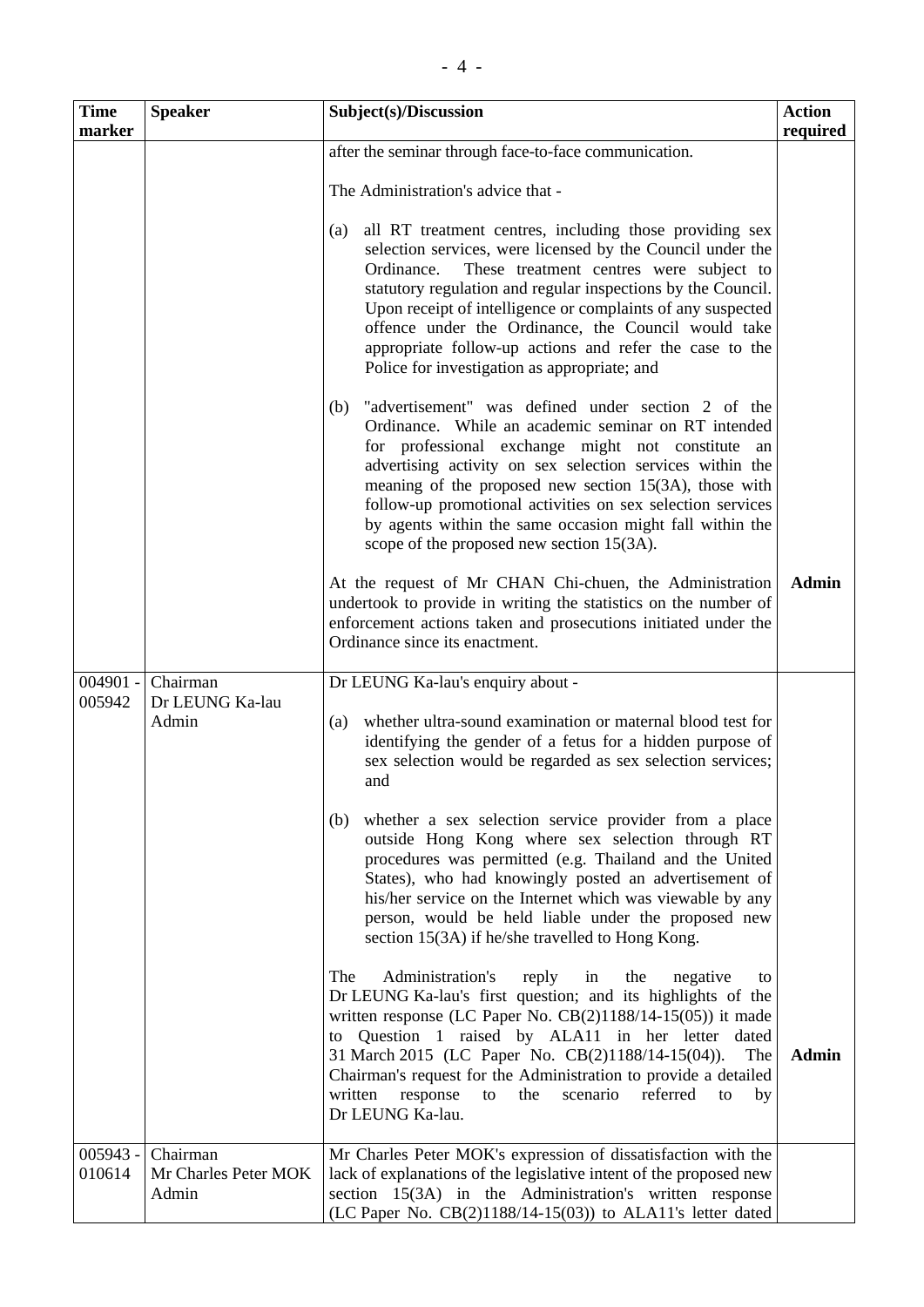| <b>Time</b><br>marker | <b>Speaker</b>                            | Subject(s)/Discussion                                                                                                                                                                                                                                                                                                                                                                                                                  | <b>Action</b><br>required |
|-----------------------|-------------------------------------------|----------------------------------------------------------------------------------------------------------------------------------------------------------------------------------------------------------------------------------------------------------------------------------------------------------------------------------------------------------------------------------------------------------------------------------------|---------------------------|
|                       |                                           | 13 March 2015 (LC Paper No. CB(2)1188/14-15(02)); and his<br>request for a further written response from the Administration<br>on the following in respect of Questions 1, 2 and 6 -                                                                                                                                                                                                                                                   | <b>Admin</b>              |
|                       |                                           | what circumstances (what kinds of acts and mens rea)<br>(a)<br>would be regarded as constituting an offence under the<br>proposed new section 15(3A);                                                                                                                                                                                                                                                                                  |                           |
|                       |                                           | the judgments of cases made by the courts at all levels,<br>(b)<br>including the Magistrates' Courts, relating to the legal<br>position of hyperlink or hypertext linking in a criminal<br>context; and                                                                                                                                                                                                                                |                           |
|                       |                                           | a detailed explanation as to whether a discussion about sex<br>(c)<br>selection on the Internet, which contained not only medical<br>information but also a hyperlink which might further link<br>to institutes providing sex selection services, would amount<br>to "cause to be published or distributed an advertisement<br>purporting to promote sex selection services" within the<br>meaning of the proposed new section 15(3A). |                           |
| $010615 -$<br>010953  | Chairman<br>Dr LEUNG Ka-lau<br>Admin      | Referring to the written response to be provided by the<br>Administration to his cited scenario, Dr LEUNG Ka-lau's<br>remarks that the Administration should beware that the possible<br>difficulties in collecting evidence for those advertisements being<br>uploaded on the Internet outside Hong Kong was related to the<br>question of enforcement rather than the question of liability.                                         |                           |
| $010954 -$<br>011333  | Chairman<br>Mr CHAN Chi-chuen<br>Admin    | At Mr CHAN Chi-chuen's request, the Administration<br>undertook to provide in writing information on whether there<br>were any court cases relating to the advertisements on, or<br>provision of, sex selection services through RT procedures on<br>non-medical grounds in those jurisdictions where it was<br>unlawful to do so; as well as the composition, membership and<br>frequency of meetings of CHRT.                        | <b>Admin</b>              |
| $011334 -$<br>011743  | Chairman<br>Ms Cyd HO<br>Admin            | Referring to the Administration's written response to ALA11's<br>letter dated 13 March 2015, Ms Cyd HO's request for a further<br>written response from the Administration on the following in<br>respect of Questions 2, 4 and 5 -                                                                                                                                                                                                    | <b>Admin</b>              |
|                       |                                           | the judgement of the Canadian case regarding the question<br>(a)<br>of hyperlinks as referred to by the Administration in its<br>answer to Question 2; and                                                                                                                                                                                                                                                                             |                           |
|                       |                                           | information on the use of the English expressions of<br>(b)<br>"purportedly", "purporting to" and "purporting to be", and<br>the Chinese expressions of "看來是", "看起來" and<br>"看似" in other ordinances.                                                                                                                                                                                                                                  |                           |
| $011744 -$<br>012340  | Chairman<br>Mr Charles Peter MOK<br>Admin | Mr Charles Peter MOK's view that the Administration should<br>provide a defence for persons, such as employees of publishers<br>and web banner designers, who took part in the advertising<br>process and might be regarded as "knowingly" arranging for the<br>publication or distribution of the advertisement, but they did so                                                                                                      |                           |